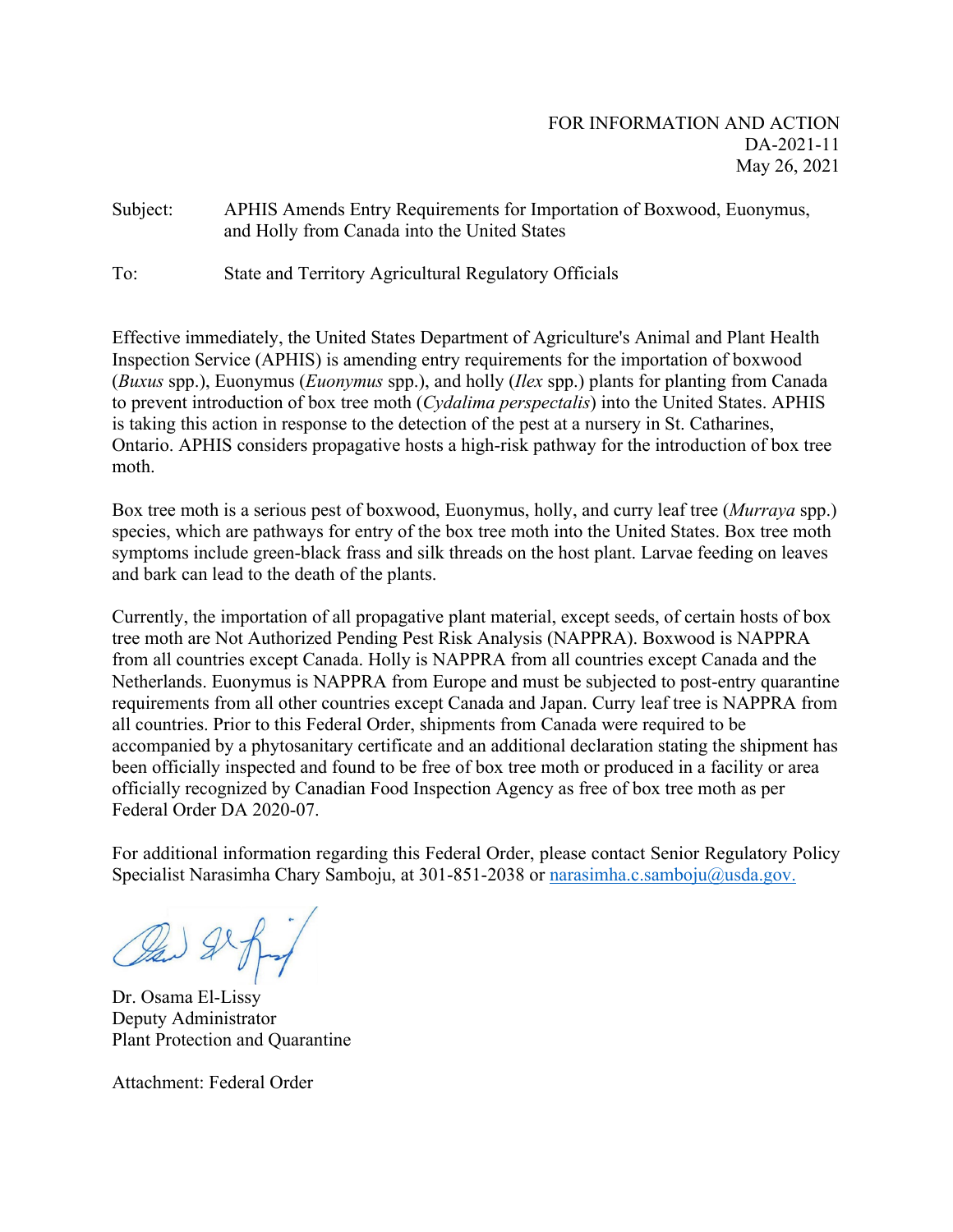## **United States Department of Agriculture Animal Plant Health Inspection Service Plant Protection and Quarantine**

## **Federal Order**

## *APHIS amends import requirements of Buxus spp., Euonymus spp., and Ilex spp. plants for planting from Canada*

DA-2021-11 May 26, 2021

Effective immediately, the United States Department of Agriculture's Animal and Plant Health Inspection Service (APHIS) is amending entry requirements for importation of boxwood (*Buxus* spp.), *Euonymus* (*Euonymus* spp.), and holly (*Ilex* spp.), plants for planting from Canada to prevent introduction of box tree moth (*Cydalima perspectalis*).

Box tree moth is a serious pest of boxwood, *Euonymus*, holly, and curry leaf tree (*Murraya* spp.), and these hosts are a pathway for entry of this pest into the United States. Box tree moth symptoms include green-black frass and silk threads on the host plant. Larvae feeding on leaves causes defoliation and mortality. Bark feeding by larvae results in desiccation and death of plants.

The Canadian Food Inspection Agency (CFIA) first detected box tree moth at two sites in Toronto, (Ontario), Canada in August 2018. In November 2018, CFIA confirmed the presence of this pest in an urban neighborhood in Toronto and posted an official pest report in The North American Plant Protection Organization (NAPPO) Phytosanitary Alert System in February 2019. This was the first confirmed report of this pest in North America. Most recently, on April 30, 2021, CFIA provided information on the detection of the pest at a nursery in St. Catharines, Ontario. CFIA subsequently indicated the pest may be present in the surrounding environment.

This Federal Order replaces DA 2020-07 and prohibits the importation of *Buxus* spp., *Euonymus*  spp., and *Ilex* spp. from Canada into the United States and territories. *Buxus* spp., *Euonymus*  spp., *Ilex* spp., plants for planting shipments imported from Canada will be refused entry.

This action is necessary because APHIS has determined that the introduction and establishment of the box tree moth poses a serious threat to agriculture in the United States.

This Federal Order is issued in accordance with the regulatory authority provided by the Plant Protection Act of June 20, 2000, as amended, Section 412(a), 7 U.S.C. 7712(a). Under the Act, the Secretary may prohibit or restrict the importation, entry, exportation, or movement in interstate commerce of any plant, plant product, biological control organism, noxious weed, article, or means of conveyance, if the Secretary determines that the prohibition or restriction is necessary to prevent the introduction into the United States or the dissemination of a plant pest or noxious weed within the United States. The regulatory authority provided by 7 U.S.C. 7754 allows the Secretary to issue orders to carry out this provision of the Plant Protection Act.